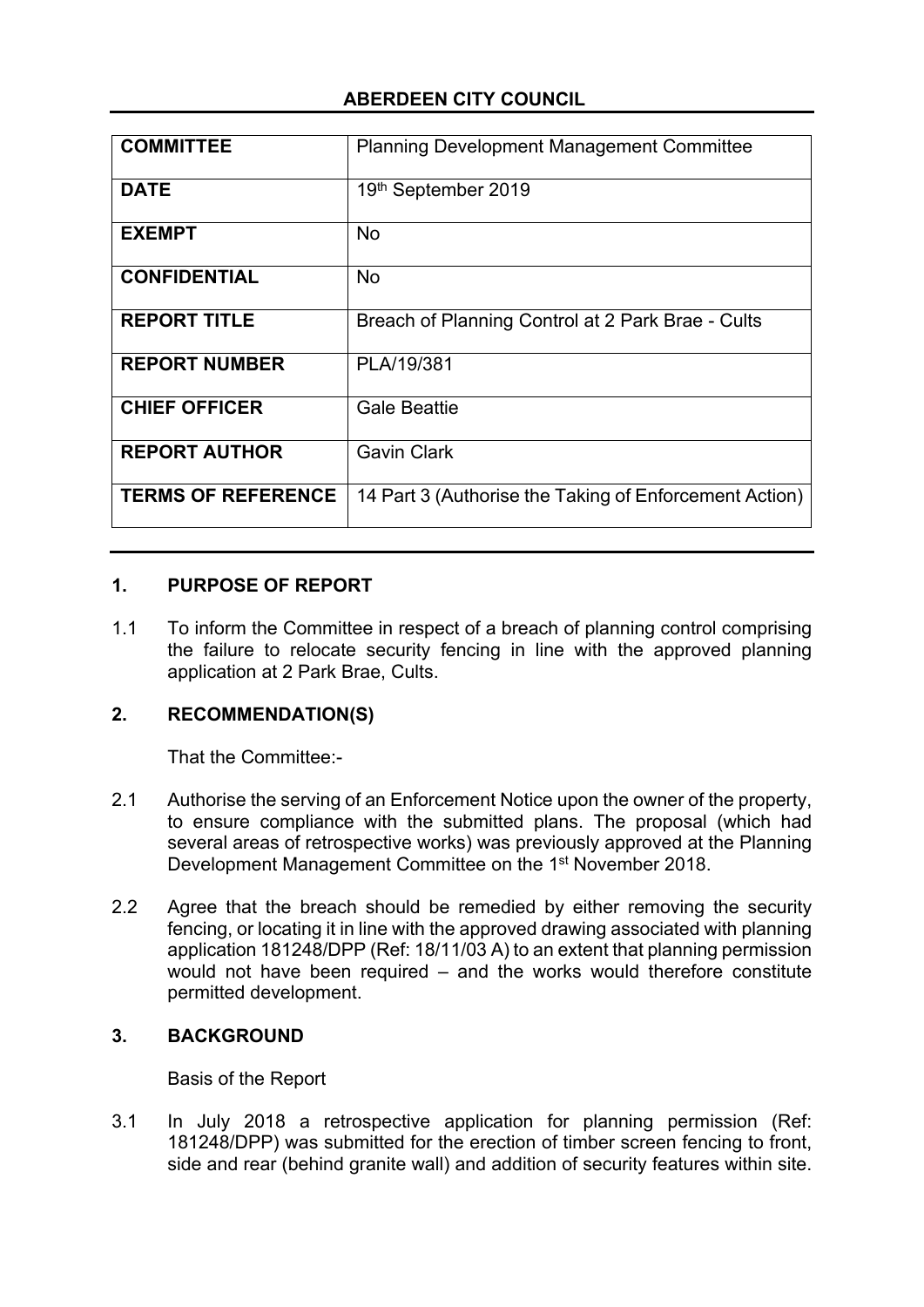The application was approved at the Planning Development Management Committee on the 1<sup>st</sup> November 2018.

- 3.2 Amended plans were submitted which indicated that the security fencing would be relocated to an area which planning permission would not be required.
- 3.3 It should be noted that most of this authorised work as described in Section 3.1 has now taken place – the area subject to the enforcement notice relates to the security fencing located on the western boundary (shared with 2 Park Road) only.

The Enforcement Position

- 3.4 Section 127(I) of the Town and Country Planning (Scotland) Act 1997 (the Act), as amended, states that a planning authority may issue an enforcement notice where it appears to them:
	- (a) That there has been a breach of planning control, and
	- (b) That it is expedient to issue the notice, having regard to the provisions of the development plan and any other material considerations.
- 3.5 Paragraph 7 to Circular 10 of 2009 "*Planning Enforcement*" notes that planning authorities have a general discretion to take enforcement action against any breach of planning control. The paragraph goes on to state that when authorities consider whether enforcement action is expedient, they should be guided by a number of considerations that include:
	- Whether the breach of planning control would affect unacceptability either public amenity or the use of land and buildings meriting protection in the public interest; and
	- Enforcement action should be commensurate with the breach of planning control to which it relates.

Planning Assessment

- 3.6 Sections 25 and 37(2) of the Town and Country Planning (Scotland) Act 1997 (as amended) requires that where, in making any determination under the planning acts, regard is to be had to the provisions of the development plan and that determination shall be made in accordance with the plan, so far as material to the application, unless material considerations indicate otherwise.
- 3.7 The application for planning permission was approved following the submission of amended plans as it was considered that "*the proposed fencing, metal security fixture, gate and gate piers would not adversely affect the architectural integrity of the original dwelling and would not adversely affect the character and amenity of the surrounding area in terms of their scale and design. The proposal would therefore comply with policies D1 - Quality Placemaking by Design and H1 - Residential Areas of the Aberdeen Local Development Plan, and the associated Supplementary Guidance: 'The Householder Development*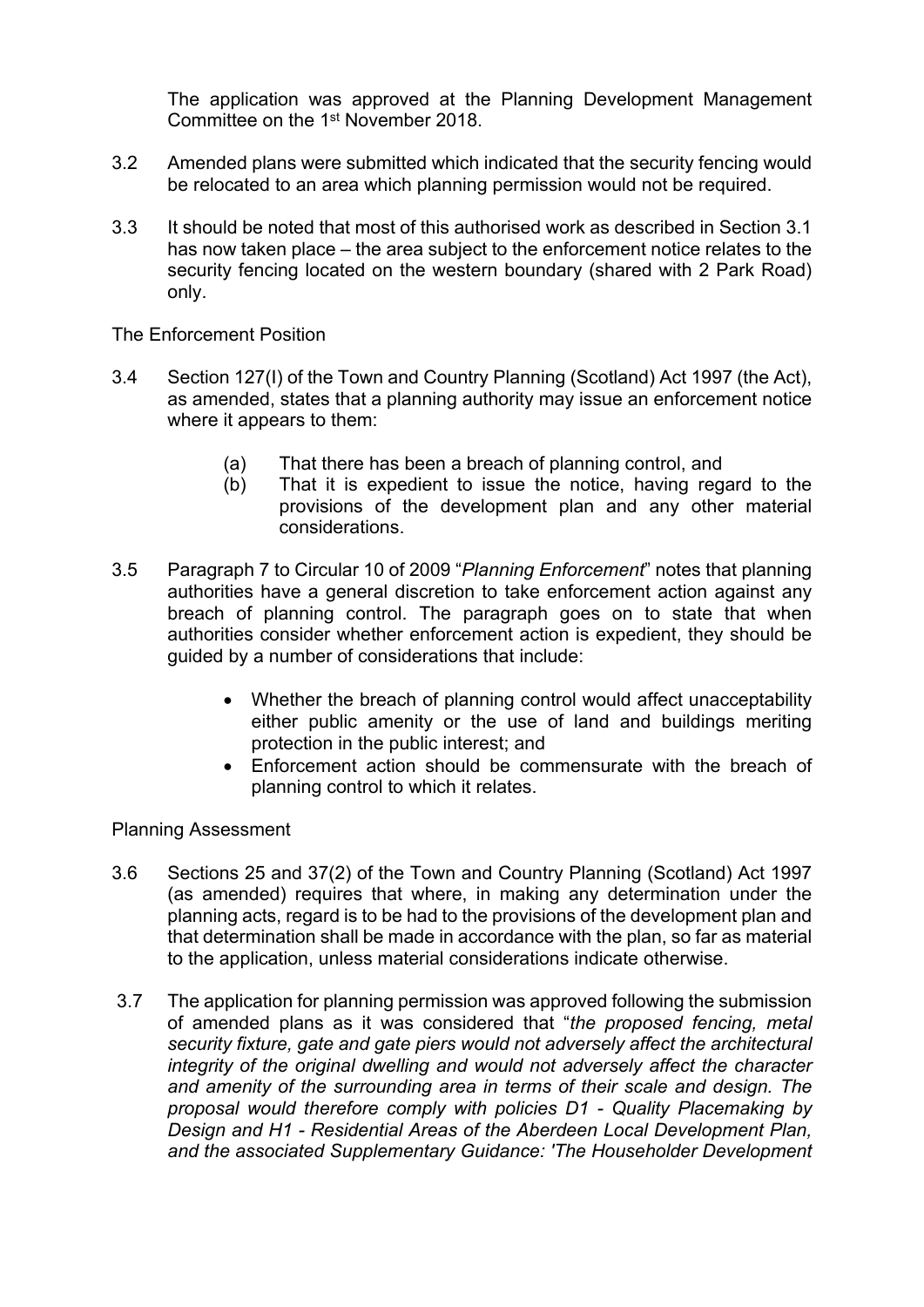*Guide'. There are no material planning considerations that warrant refusal in this instance."*

# **4. FINANCIAL IMPLICATIONS**

4.1 Financial costs may be incurred should the Enforcement Notice not be complied with, such as to either take direct action or seek redress in the Courts.

## **5. LEGAL IMPLICATIONS**

5.1 There will be implications in terms of Governance staff time to prepare and issue the Enforcement Notice. Costs may be incurred in relation to both Place and Governance staff if action is required to secure compliance with the Enforcement Notice.

## **6. MANAGEMENT OF RISK**

|                    | <b>Risk</b>                                                                                                                     | Low $(L)$ ,<br><b>Medium</b><br>(M), High<br>(H) | <b>Mitigation</b>                                                                                                                                                                                                                                                                                                                                      |
|--------------------|---------------------------------------------------------------------------------------------------------------------------------|--------------------------------------------------|--------------------------------------------------------------------------------------------------------------------------------------------------------------------------------------------------------------------------------------------------------------------------------------------------------------------------------------------------------|
| <b>Financial</b>   | Financial costs may<br>be<br>should<br>incurred<br>the<br>Enforcement Notice not<br>be complied with.                           | L                                                | The risk can be mitigated by<br>ensuring that there is funding<br>available<br>the<br>from<br>appropriate budget for direct<br>action to be taken. In the<br>event that direct action is<br>required we will seek to<br>recover all of the costs of the<br>required action from the<br>landowner<br>in<br>accordance<br>with the relevant legislation. |
| Legal              | The applicant may not<br>comply<br>with<br>the<br>Enforcement<br>Notice.<br>which will require formal<br>action by the Council. | L                                                | The risk can be mitigated by<br>ensuring that if there is a<br>failure to comply with the<br>Notice that we are prepared<br>to proceed with further action<br>which<br>may include<br>the<br>instigation of Court Action.                                                                                                                              |
| <b>Employee</b>    | N/A                                                                                                                             |                                                  |                                                                                                                                                                                                                                                                                                                                                        |
| <b>Customer</b>    | N/A                                                                                                                             |                                                  |                                                                                                                                                                                                                                                                                                                                                        |
| <b>Environment</b> | N/A                                                                                                                             |                                                  |                                                                                                                                                                                                                                                                                                                                                        |
| <b>Technology</b>  | N/A                                                                                                                             |                                                  |                                                                                                                                                                                                                                                                                                                                                        |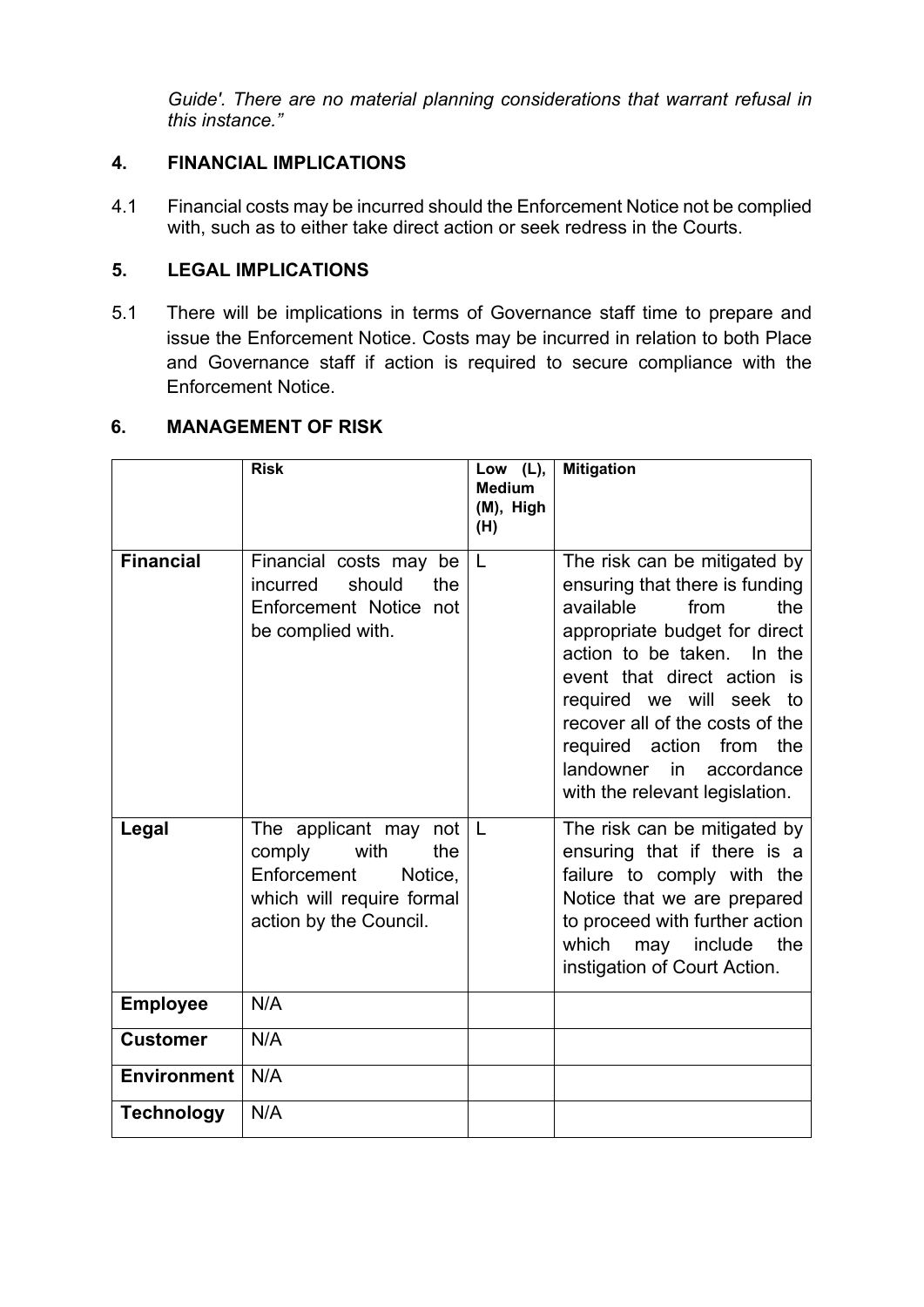| <b>Reputational</b>   There may be a negative $ L $<br>impact if the Council do<br>not decide to proceed<br>with formal enforcement<br>action |  | Proceed<br>enforcement<br>suggested | with<br>action | the<br>as |
|-----------------------------------------------------------------------------------------------------------------------------------------------|--|-------------------------------------|----------------|-----------|
|-----------------------------------------------------------------------------------------------------------------------------------------------|--|-------------------------------------|----------------|-----------|

# **7. OUTCOMES**

| <b>Local Outcome Improvement Plan Themes</b> |                                                                                                                                                                                    |
|----------------------------------------------|------------------------------------------------------------------------------------------------------------------------------------------------------------------------------------|
|                                              | <b>Impact of Report</b>                                                                                                                                                            |
| <b>Prosperous Economy</b>                    | The proposal is unlikely to significantly contribute or<br>result in a negative impact on the economy of<br>Aberdeen.                                                              |
| <b>Prosperous People</b>                     | The proposal is unlikely to have a significant impact<br>on people with protected characteristics or any<br>negative impact on the delivery of the Council's<br>Equality outcomes. |
| <b>Prosperous Place</b>                      | The proposal will have no impact on sustainable<br>communities                                                                                                                     |
| <b>Enabling Technology</b>                   | The proposal will not advance technology for the<br>improvement of public services.                                                                                                |

| <b>Design Principles of Target Operating Model</b> |                                                                                                       |
|----------------------------------------------------|-------------------------------------------------------------------------------------------------------|
|                                                    |                                                                                                       |
|                                                    | <b>Impact of Report</b>                                                                               |
| <b>Customer Service Design</b>                     | None directly                                                                                         |
| <b>Organisational Design</b>                       | None directly                                                                                         |
| Governance                                         | None directly                                                                                         |
| <b>Workforce</b>                                   | None directly                                                                                         |
| <b>Process Design</b>                              | None directly                                                                                         |
| <b>Technology</b>                                  | We will exploit digital technologies in data collection,<br>analysis and reporting wherever possible. |
| <b>Partnerships and Alliances</b>                  | None directly                                                                                         |

# **8. IMPACT ASSESSMENTS**

| ออษออกเษาเเ |  |
|-------------|--|